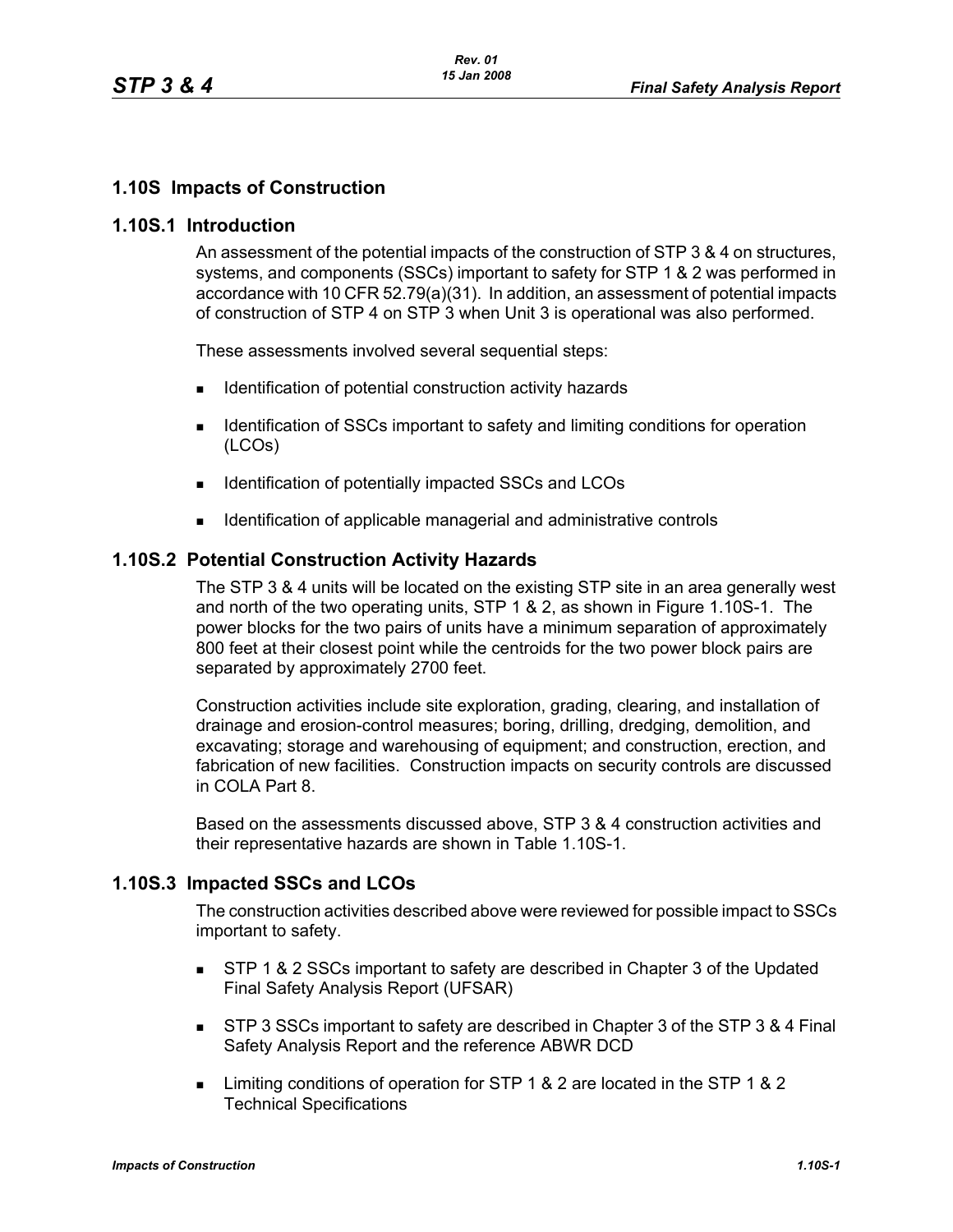As indicated in Chapter 16, the limiting conditions of operation for STP 3 are located in Part 4 of the COLA

This assessment identified the SSCs that could reasonably be expected to be impacted by construction activities unless administrative and managerial controls are established at the site. The results of the assessment are presented in Table [1.10S-2](#page-4-0).

### **1.10S.4 Managerial and Administrative Controls**

Specific managerial and administrative controls have been identified in Table [1.10S-3](#page-6-0) to eliminate or mitigate construction hazards that could impact SSCs important to safety. These managerial controls are considered by STPNOC to provide reasonable assurance of protecting the identified SSCs from construction hazards. In addition, these controls ensure that any associated LCOs specified in the applicable Unit's Technical Specifications are not exceeded as a result of construction activities based on the following discussion.

The majority of the SSCs important to safety are contained and protected within safetyrelated structures. The managerial controls established will protect these internal SSCs from postulated construction hazards by maintaining the integrity and design basis of the safety-related structures and foundations. Heavy load drop controls, crane boom failure standoff requirements, groundwater depression monitoring, ground vibration controls and construction generated missile(s) control are examples of managerial controls that would provide this reasonable assurance.

Other managerial controls will reasonably ensure that offsite power is not disrupted, hazardous materials and gasses are controlled, cooling water supplies are protected, instrumentation is protected from vibrations, and the SSCs are protected from site excavation issues. These managerial controls prevent or mitigate external construction impacts that could affect these SSCs. These controls also prevent or mitigate unnecessary challenges to safety systems caused by plant construction hazards, such as disruption of offsite transmission lines or impact to plant cooling water supplies for example. Onsite construction activities with potential safety significance to the operating units will also be addressed in accordance with established STPNOC processes.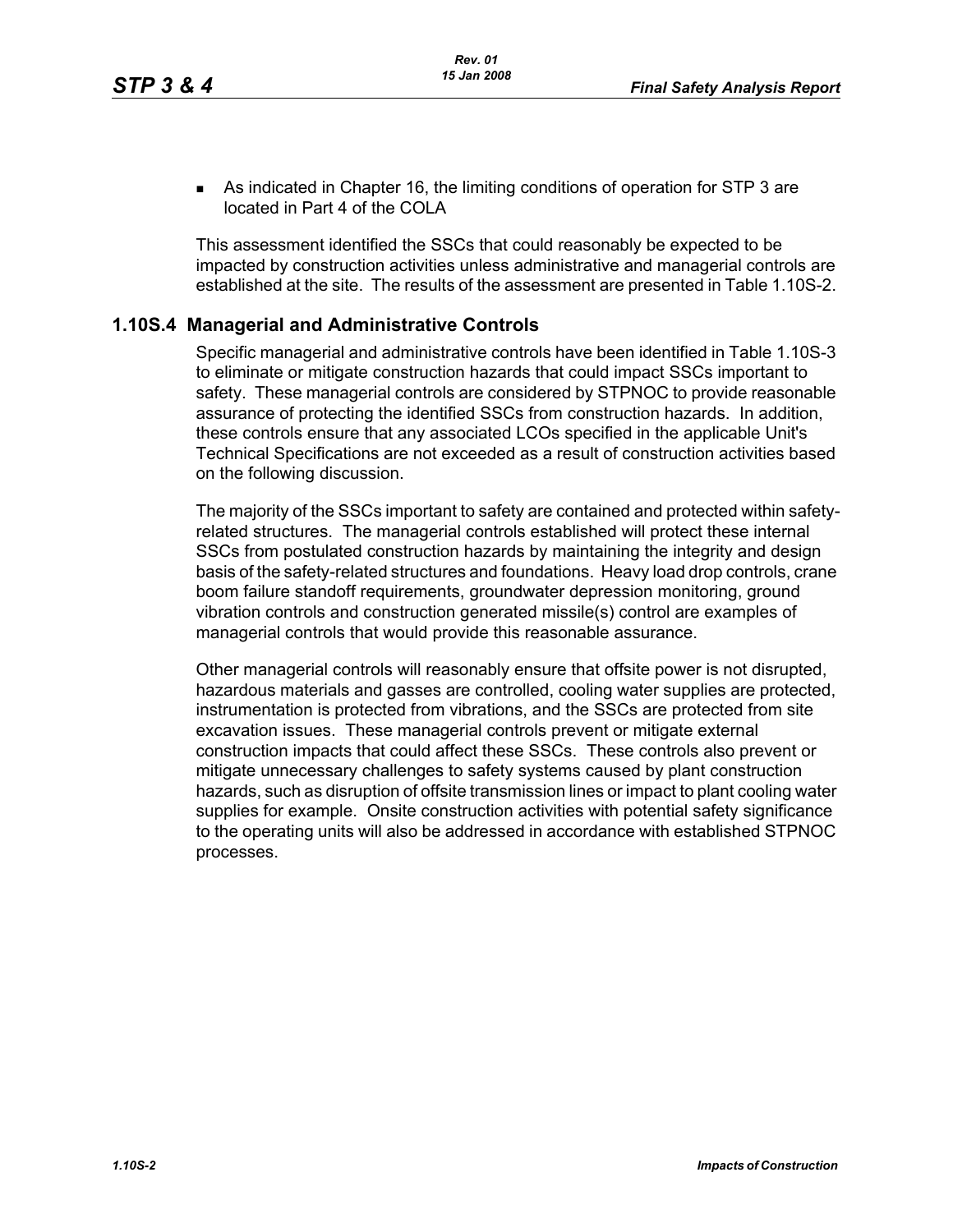<span id="page-2-0"></span>

| <b>Construction Activity Hazard</b>                                                                     | <b>Potential Impact</b>                                    |
|---------------------------------------------------------------------------------------------------------|------------------------------------------------------------|
| Site Exploration, Grading, Clearing,<br>Installation of Drainage and Erosion<br><b>Control Measures</b> | <b>Overhead Power Lines</b>                                |
|                                                                                                         | <b>Transmission Towers</b>                                 |
|                                                                                                         | Underground Conduits, Piping, Tunnels, etc.                |
|                                                                                                         | Site Access and Egress                                     |
|                                                                                                         | <b>Drainage Facilities and Structures</b>                  |
|                                                                                                         | <b>Onsite Transportation Routes</b>                        |
|                                                                                                         | <b>Slope Stability</b>                                     |
|                                                                                                         | Soil Erosion and Local Flooding                            |
|                                                                                                         | <b>Construction-Generated Dust and Equipment Exhausts</b>  |
|                                                                                                         | Encroachment on Plant Control Boundaries                   |
|                                                                                                         | Encroachment on Structures and Facilities                  |
| Boring, Drilling, Pile Driving,<br>Dredging, Demolition, Excavation                                     | Underground Conduits, Piping, Tunnels                      |
|                                                                                                         | Foundation Integrity                                       |
|                                                                                                         | Structural Integrity                                       |
|                                                                                                         | <b>Slope Stability</b>                                     |
|                                                                                                         | <b>Erosion and Turbidity Control</b>                       |
|                                                                                                         | Groundwater and Groundwater Monitoring Facilities          |
|                                                                                                         | Dewatering Structures, Systems and Components              |
|                                                                                                         | Adjacent or Nearby Structures, Systems and Components      |
|                                                                                                         | <b>Vibratory Ground Motion</b>                             |
| Equipment Movement, Material                                                                            | <b>Overhead Power Lines</b>                                |
| Delivery, Vehicle Traffic                                                                               | <b>Transmission Towers</b>                                 |
|                                                                                                         | Underground Conduits, Piping, Tunnels, etc.                |
|                                                                                                         | <b>Crane Load Drops</b>                                    |
|                                                                                                         | Crane or Crane Boom Failures                               |
|                                                                                                         | <b>Vehicle Accidents</b>                                   |
|                                                                                                         | <b>Rail Car Derailments</b>                                |
|                                                                                                         | <b>Equipment Delivery and Heavy Equipment Delivery</b>     |
| Equipment and Material Laydown,                                                                         | Releases of Stored Flammable, Hazardous or Toxic Materials |
| Storage, Warehousing                                                                                    | Wind-Generated, Construction-Related Debris and Missiles   |

# **Table 1.10S-1 Potential Hazards from Construction Activities**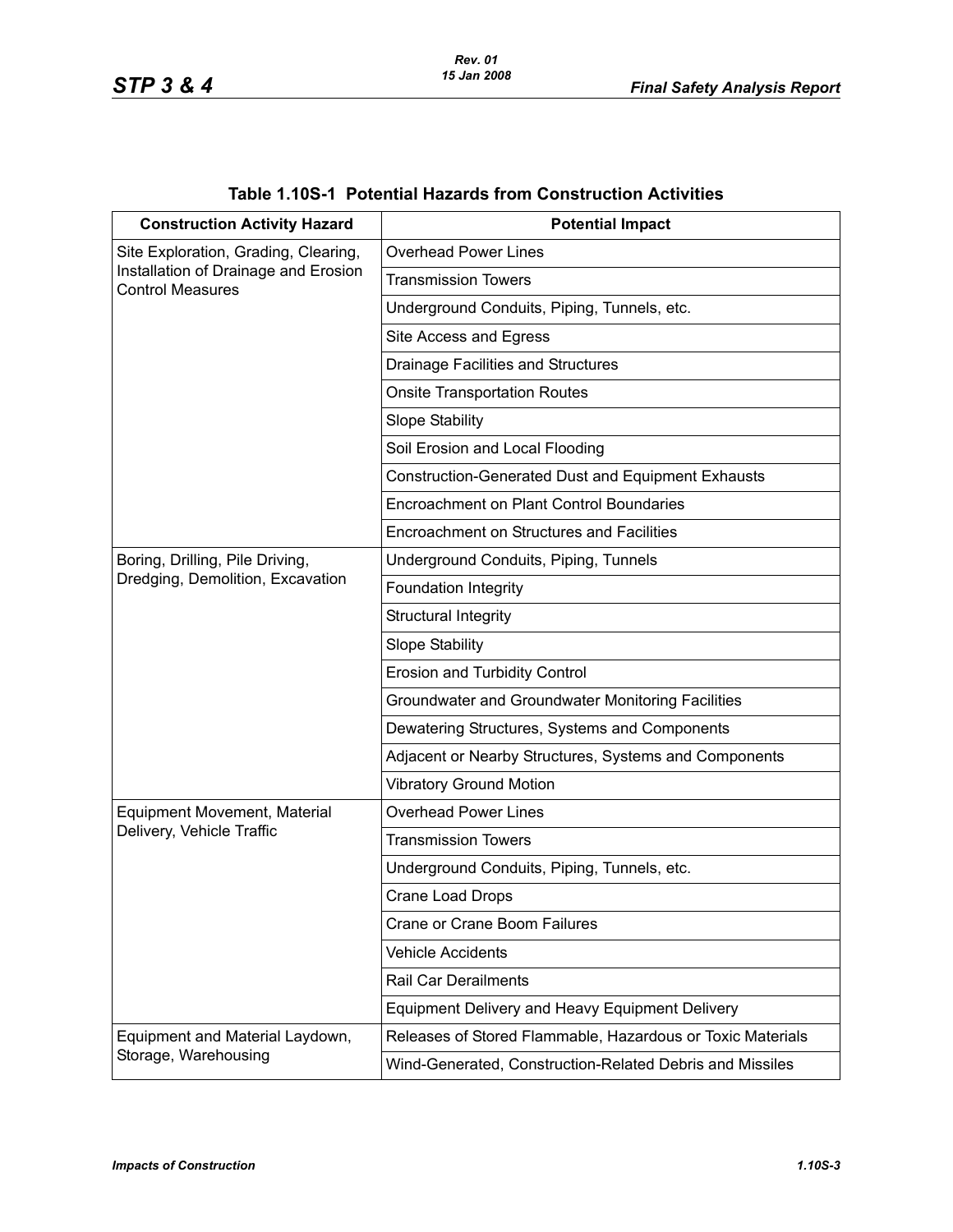| <b>Construction Activity Hazard</b>            | <b>Potential Impact</b>                                  |
|------------------------------------------------|----------------------------------------------------------|
| General Construction, Erection,<br>Fabrication | Physical Integrity of Structures, Systems and Components |
|                                                | Adjacent or Nearby Structures, Systems and Components    |
|                                                | Instrumentation and Control Systems and Components       |
|                                                | <b>Electrical Systems and Components</b>                 |
|                                                | Cooling Water Systems and Components                     |
|                                                | Decay Heat Removal Structures, Systems and Components    |
|                                                | Radioactive Waste Release Points and Parameters          |
|                                                | Abandonment of Structures, Systems or Components         |
|                                                | Relocation of Structures, Systems or Components          |
|                                                | Removal of Structures, Systems or Components             |
| Shared System(s) Tie-ins and<br>Connection(s)  | Instrumentation and Control Systems and Components       |
|                                                | <b>Electrical Systems and Components</b>                 |
|                                                | <b>Water Systems and Components</b>                      |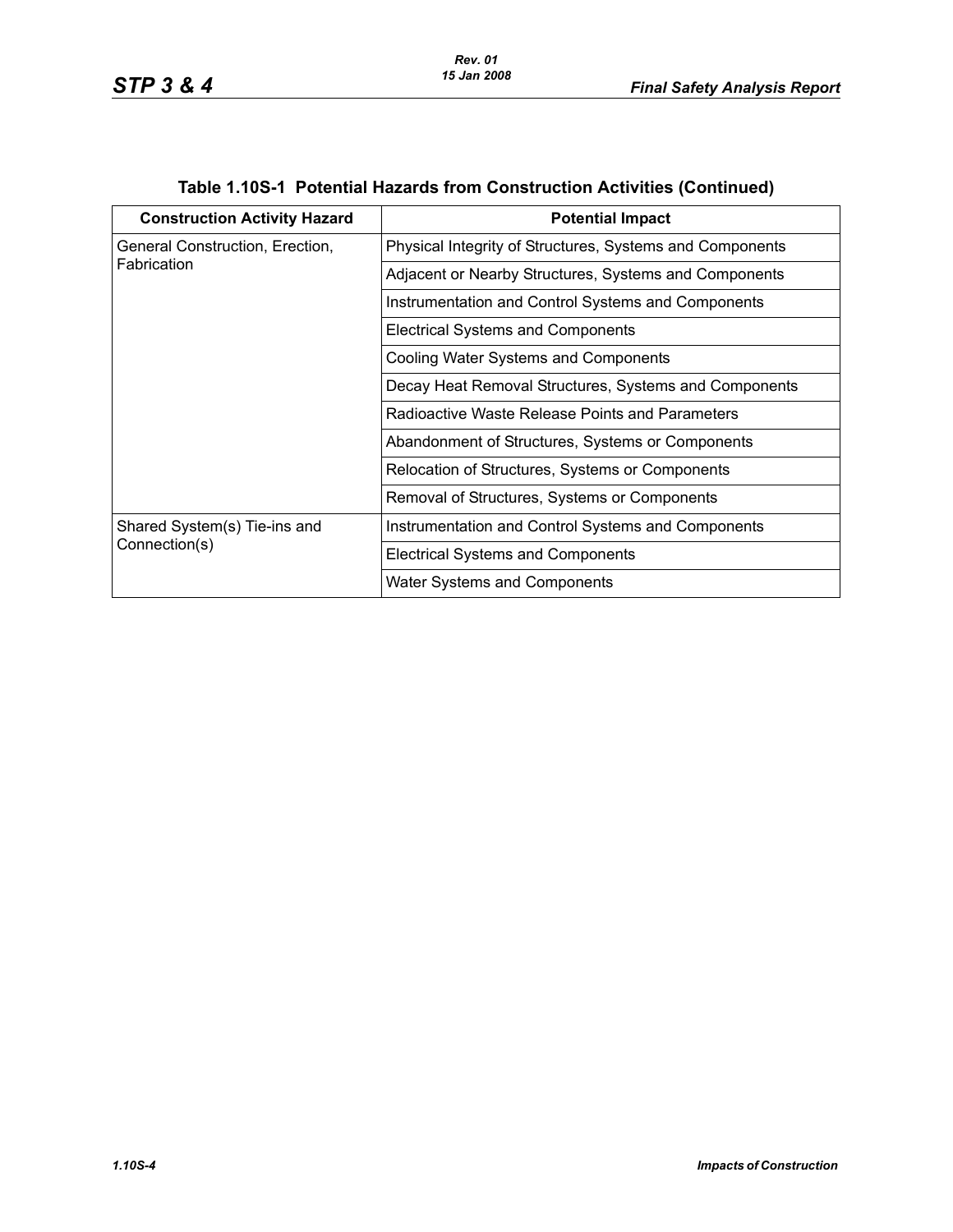<span id="page-4-0"></span>

| <b>Potential Impact Hazard</b>                                                                                                        | <b>Impacted SSCs</b>                                                                                                                                 |  |
|---------------------------------------------------------------------------------------------------------------------------------------|------------------------------------------------------------------------------------------------------------------------------------------------------|--|
| Impact on Overhead Power Lines                                                                                                        | Offsite Power System                                                                                                                                 |  |
| Impact on Transmission Towers                                                                                                         | <b>Offsite Power Systems</b>                                                                                                                         |  |
| Impact on Utilities, Underground Conduits, Piping,<br>Tunnels, Tanks                                                                  | <b>Fire Protection System</b><br>Service Water System<br><b>Ultimate Heat Sink</b>                                                                   |  |
| Impact of Construction-Generated Dust and<br><b>Equipment Exhausts</b>                                                                | Electrical Auxiliary Building (EAB), Technical<br>Support Center (TSC) and Control Room<br><b>Emergency HVAC Systems</b><br><b>Diesel Generators</b> |  |
| Impact of Vibratory Ground Motion                                                                                                     | Offsite Power System<br><b>Onsite Power Systems</b><br><b>Instrumentation and Seismic Monitors</b>                                                   |  |
| Impact of Crane or Crane Boom Failures<br>Impact of Crane Load drops                                                                  | Safety Related and Important to Safety Structures<br>and Foundations                                                                                 |  |
| Impact of Releases of Flammable, Hazardous or<br><b>Toxic Materials</b>                                                               | EAB, TSC and Control Room Emergency HVAC<br>Systems                                                                                                  |  |
| Impact of Wind-Generated, Construction-Related<br><b>Debris and Missiles</b>                                                          | Safety-Related and Important to Safety Structures<br>EAB, TSC and Control Room Emergency HVAC<br>Common Air Intake                                   |  |
| Impact on Electrical Systems and Components                                                                                           | Offsite Power System<br><b>Onsite Power Systems</b>                                                                                                  |  |
| Impact on Cooling Water Systems and Components                                                                                        | Service Water System<br><b>Ultimate Heat Sink</b>                                                                                                    |  |
| Impact on Radioactive Waste Release Points and<br>Parameters                                                                          | Gaseous and Liquid Radioactive Waste<br><b>Management Systems</b>                                                                                    |  |
| Impact of Relocation of Structures, Systems or<br>Components                                                                          | Fire Protection System<br>Service Water System                                                                                                       |  |
| Impact of Site Groundwater Depression and<br>Dewatering SSCs<br>Impact of Groundwater and Groundwater<br><b>Monitoring Facilities</b> | Safety-Related and Important to Safety Structures<br>and Foundations                                                                                 |  |
| Impact of Equipment Delivery and Heavy<br><b>Equipment Delivery</b>                                                                   | Safety-Related and Important to Safety Structures<br>and Foundations                                                                                 |  |
| Impact on Drainage Facilities and Structures                                                                                          | Safety-Related and Important to Safety SSCs                                                                                                          |  |
| Impact on Site Access and Egress                                                                                                      | <b>Plant Control Boundaries</b><br><b>Plant Structures and Facilities</b>                                                                            |  |
| Impact on Onsite Transportation Routes                                                                                                | Not Applicable [1]                                                                                                                                   |  |
| Impact on Slope Stability                                                                                                             | Not Applicable [1]                                                                                                                                   |  |
| Impact on Soil Erosion and Local Flooding                                                                                             | Safety-Related SSCs and SSCs Important to Safety                                                                                                     |  |

# **Table 1.10S-2 Hazards During Construction Activies**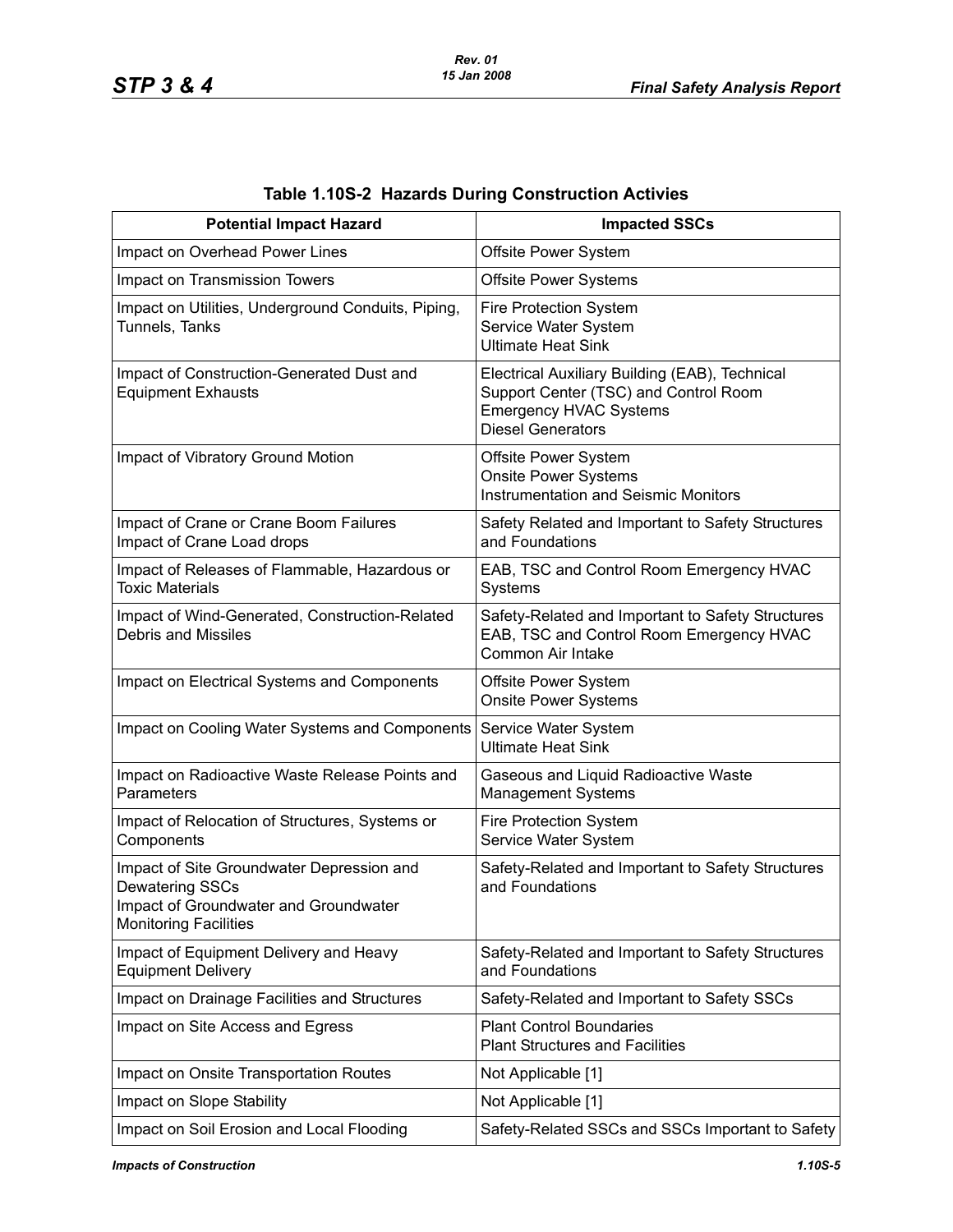| <b>Potential Impact Hazard</b>                                             | <b>Impacted SSCs</b>                                                                               |
|----------------------------------------------------------------------------|----------------------------------------------------------------------------------------------------|
| Impact on Erosion and Turbidity Control                                    | Not Applicable [1]                                                                                 |
| Impact of Encroachment on Plant Control<br><b>Boundaries</b>               | Not Applicable [1]                                                                                 |
| Impact of Encroachment on Structures and<br><b>Facilities</b>              | Safety-Related SSCs and SSCs Important to Safety                                                   |
| Impact on Foundation Integrity                                             | Safety-Related Foundations and Foundations<br>Important to Safety                                  |
| Impact on Structural Integrity                                             | Safety-Related SSCs and SSCs Important to Safety                                                   |
| Impact on Adjacent and Nearby Structures,<br><b>Systems and Components</b> | Safety-Related SSCs and SSCs Important to Safety                                                   |
| Impact on Physical Integrity of Structures, Systems<br>and Components      | Safety-Related SSCs and SSCs Important to Safety                                                   |
| Impact of Abandonment of Structures, Systems and<br>Components             | Not Applicable [1]                                                                                 |
| Impact of Removal of Structures, Systems and<br>Components                 | Not Applicable [1]                                                                                 |
| Impact on Instrumentation and Control Systems<br>and components            | Safety-Related SSCs and SSCs Important to Safety                                                   |
| Impact on Decay Heat Removal Structures,<br><b>Systems and Components</b>  | Service Water System<br><b>Ultimate heat Sink</b>                                                  |
| Impact of Vehicle Accidents                                                | Safety-Related SSCs and SSCs Important to Safety                                                   |
| Impact of Rail Car Derailments                                             | Safety-Related SSCs and SSCs Important to Safety                                                   |
| Impact of Shared System(s) Tie-ins and<br>Connections                      | Fire Protection System and Components<br>Makeup Water Preparation System [1]<br>Communications [1] |

| Table 1.10S-2 Hazards During Construction Activies (Continued) |  |  |  |
|----------------------------------------------------------------|--|--|--|
|                                                                |  |  |  |

[1] SSCs with LCOs are not impacted.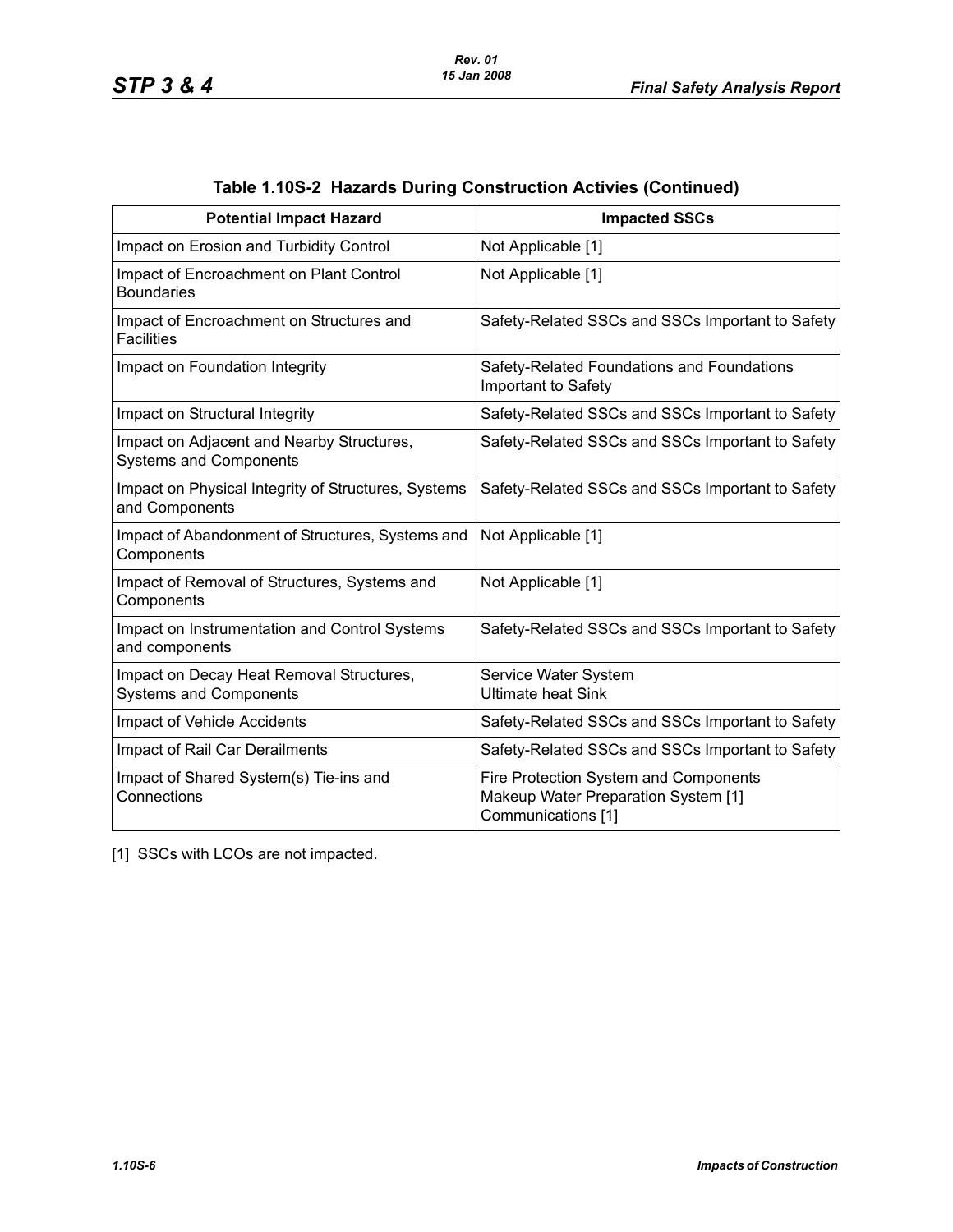<span id="page-6-0"></span>

| <b>Construction Hazards to SSCs</b>                                                                  | <b>Managerial Control</b>                                                                                                                                                                                                                                                                                                                                                                                                                                                                                                   |  |
|------------------------------------------------------------------------------------------------------|-----------------------------------------------------------------------------------------------------------------------------------------------------------------------------------------------------------------------------------------------------------------------------------------------------------------------------------------------------------------------------------------------------------------------------------------------------------------------------------------------------------------------------|--|
| Impact on Transmission Power Lines and Offsite<br><b>Power Lines</b>                                 | Safe standoff clearance distances will be<br>established for the existing transmission power<br>lines. Construction Engineering to verify standoff<br>distance for all large modules, the reactor vessel<br>and large equipment to be transported beneath<br>energized electric lines to meet minimum standoff<br>clearance requirements.<br>Administrative procedure controls will be<br>implemented to require compliance.<br>Physical warning or caution barriers and signage<br>will be erected along transport routes. |  |
| Impact on Transmission Towers                                                                        | Administrative procedure controls will be<br>implemented to avoid equipment collisions with<br>electric transmission support towers.                                                                                                                                                                                                                                                                                                                                                                                        |  |
|                                                                                                      | Physical warning or caution barriers and signage<br>will be erected to protect electric transmission<br>support towers. Engineering analyses will be<br>performed should pre-job review indicate that safe<br>standoff distances may be encroached upon.                                                                                                                                                                                                                                                                    |  |
| Impact on Utilities, Underground Conduits, Piping,<br>Tunnels, Tanks                                 | Administrative procedure controls for grading,<br>excavation and pile driving will be developed<br>requiring the location and identification of<br>equipment or underground structures that must be<br>relocated, removed, or left in place and protected<br>prior to the work activity.                                                                                                                                                                                                                                    |  |
| Impact of Construction-Generated Dust and<br><b>Equipment Exhausts</b>                               | Construction environmental controls will be<br>implemented to control fugitive dust and dust<br>generation. Potentially affected system air intakes<br>and filters will be periodically monitored to ensure<br>limits are not exceeded.                                                                                                                                                                                                                                                                                     |  |
| Impact of Vibratory Ground Motion<br>Impact on Instrumentation and Control Systems<br>and Components | Construction administrative procedures, methods,<br>and controls will be implemented to ensure ground<br>vibration and instrumentation limit settings are not<br>exceeded.                                                                                                                                                                                                                                                                                                                                                  |  |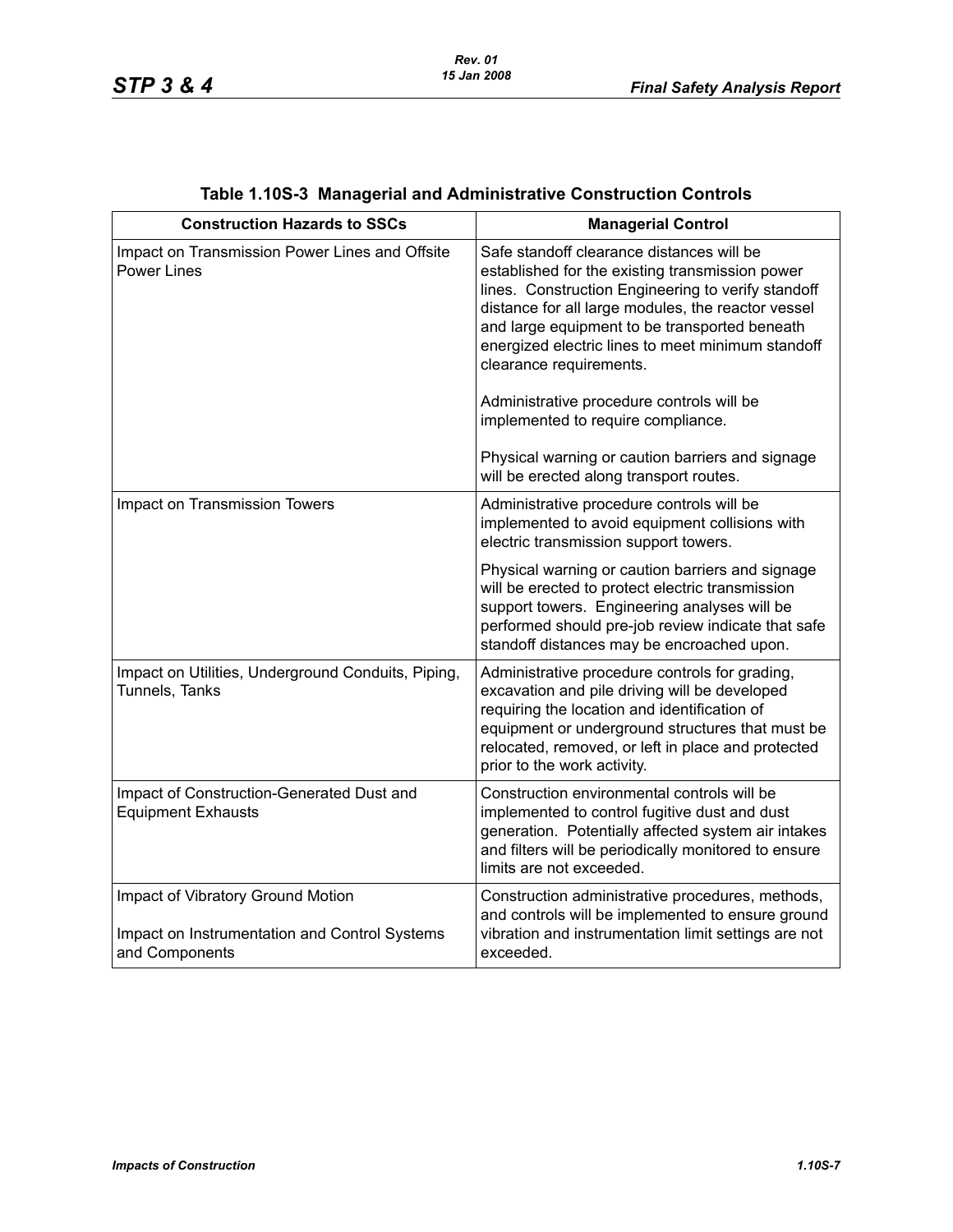| <b>Construction Hazards to SSCs</b>                                                            | <b>Managerial Control</b>                                                                                                                                                                                                                                                                                                                                                                                                                      |
|------------------------------------------------------------------------------------------------|------------------------------------------------------------------------------------------------------------------------------------------------------------------------------------------------------------------------------------------------------------------------------------------------------------------------------------------------------------------------------------------------------------------------------------------------|
| Impact of Crane or Crane Boom Failures<br>Impact of Crane Load Drops                           | Construction standoff distance controls will be<br>implemented to prevent heavy load impacts upon<br>SSCs from crane boom failures and crane load<br>drops. Drop analyses will be performed should pre-                                                                                                                                                                                                                                        |
| Impact on Instrumentation and Control Systems<br>and Components                                | job review indicate that standoff distances may be<br>encroached upon.                                                                                                                                                                                                                                                                                                                                                                         |
| Impact on Foundation Integrity                                                                 |                                                                                                                                                                                                                                                                                                                                                                                                                                                |
| Impact on Structural Integrity                                                                 |                                                                                                                                                                                                                                                                                                                                                                                                                                                |
| Impact of Shared System Tie-ins and Connections<br>between STP 3 & 4                           | Construction controls for tie-ins and<br>interconnections into operating Unit 3 systems will<br>be established by engineering and approved by the                                                                                                                                                                                                                                                                                              |
| Impact on Instrumentation and Control Systems<br>and Components                                | STP 3 Operations Department                                                                                                                                                                                                                                                                                                                                                                                                                    |
| Impact on Electrical Systems and Components                                                    | STP 4 construction work packages and instructions<br>for tie-ins and interconnections with STP 3 (shared)<br>systems will be prepared, reviewed and approved in                                                                                                                                                                                                                                                                                |
| Impact on Water Systems                                                                        | accordance with engineering requirements and<br>STP 3 Operations Department requirements and<br>procedures.                                                                                                                                                                                                                                                                                                                                    |
|                                                                                                | A pre-job review will be conducted by engineering<br>prior to performing tie-in or interconnection work.                                                                                                                                                                                                                                                                                                                                       |
|                                                                                                | STP 4 construction work packages for system tie-in<br>and interconnection with STP 3 (shared systems)<br>require authorization to start work from the STP 3<br>control room shift manager or other designated<br>STP 3 Operations Department official.                                                                                                                                                                                         |
| Impact of Releases of Flammable, Hazardous or<br><b>Toxic Materials and Missile Generation</b> | Engineering and construction environmental, safety<br>and health controls will limit transport, storage,<br>quantities, type and use of flammable, hazardous,<br>toxic materials and compressed gasses to assure<br>that the control room envelope air intake design<br>bases are maintained. Construction safety and<br>storage controls will assure that missile generation<br>events from compressed gasses are within the<br>design basis. |
| Impact of Wind-Generated, Construction-Related<br><b>Debris and Missiles</b>                   | Construction procedure controls will address<br>equipment, material storage and transport during<br>high winds or high wind warnings. Existing plant<br>procedures will be followed during severe weather<br>conditions which may call for power reduction or<br>shut down.                                                                                                                                                                    |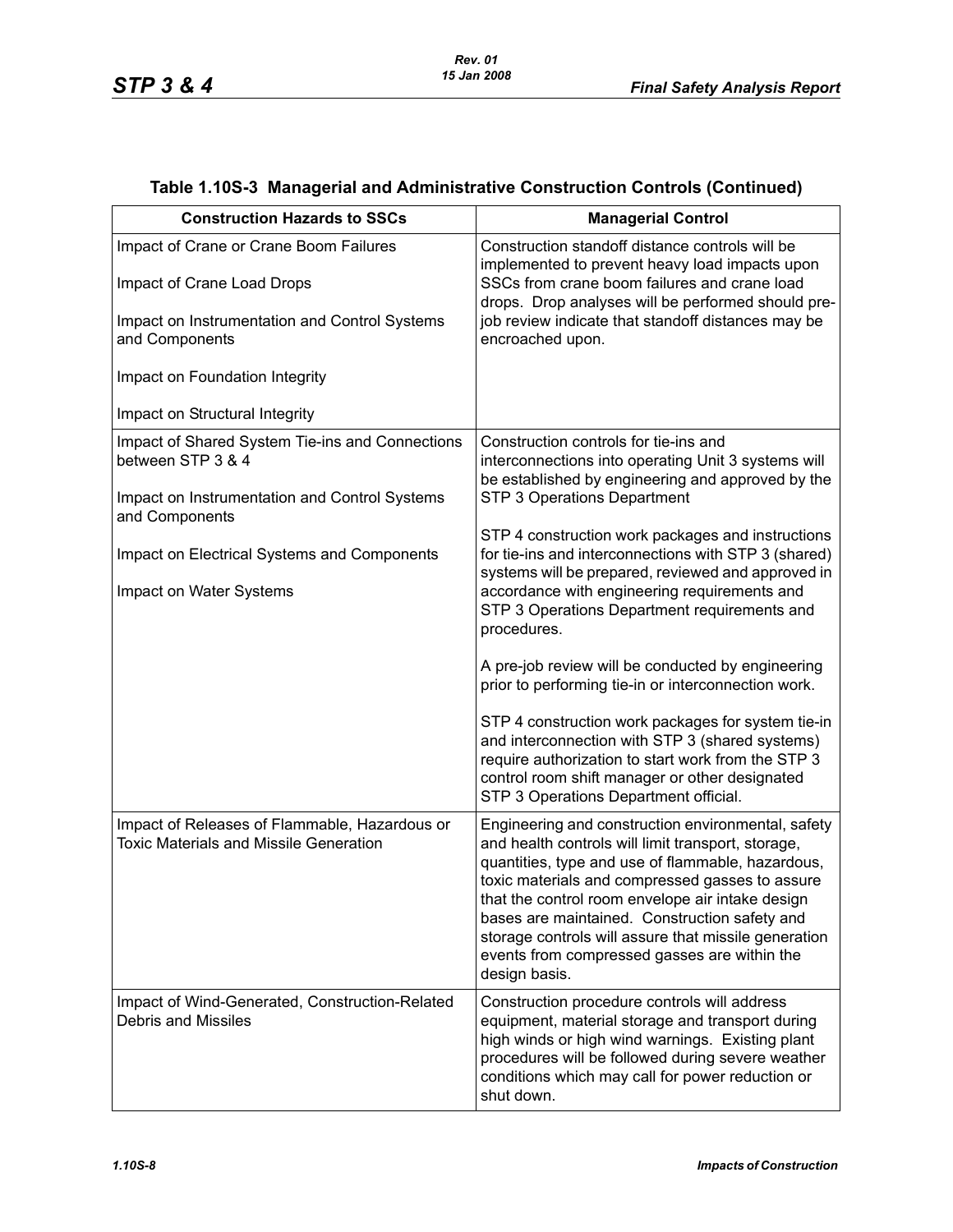| <b>Construction Hazards to SSCs</b>                                                                                         | <b>Managerial Control</b>                                                                                                                                                                                                                                                                                                                                                                        |  |
|-----------------------------------------------------------------------------------------------------------------------------|--------------------------------------------------------------------------------------------------------------------------------------------------------------------------------------------------------------------------------------------------------------------------------------------------------------------------------------------------------------------------------------------------|--|
| Impact on Electrical Systems and Components<br>Impact on Instrumentation and Control (I&C)<br><b>Systems and Components</b> | Engineering analysis will identify any STP 1 & 2<br>electrical systems and components, and any I&C<br>systems and components within or near the STP<br>3 & 4 construction area. These items will be<br>isolated and relocated to within the STP 1 & 2 area<br>in accordance with engineering requirements and<br>STP 1 & 2 Operations Department instructions and<br>requirements as applicable. |  |
|                                                                                                                             | Construction administrative procedures will provide<br>protective controls established by engineering and<br>approved by the STP 1 & 2 Operations Department<br>as applicable for any STP 1 & 2 electrical or I & C<br>systems and components which cannot be moved.                                                                                                                             |  |
|                                                                                                                             | Engineering analysis will identify any STP 3<br>electrical systems and components and I&C<br>systems and components within or near the STP 4<br>construction area. These items will be isolated and<br>relocated to within the STP 3 area in accordance<br>with engineering requirements and STP 3<br>Operations Department instructions and<br>requirements.                                    |  |
|                                                                                                                             | Construction administrative procedures will provide<br>protective controls established by engineering and<br>approved by the STP 3 Operations Department as<br>applicable for any STP 3 electrical systems and<br>components and I&C systems and components<br>which cannot be moved.                                                                                                            |  |
| Impact on Cooling Water Systems and Components<br>Impact on Decay Heat Removal SSCs                                         | Transport of heavy load equipment over buried<br>cooling water piping will be prohibited without an<br>engineering evaluation.                                                                                                                                                                                                                                                                   |  |
|                                                                                                                             | Physical warning, standoff distances or caution<br>barriers and signage will be erected.                                                                                                                                                                                                                                                                                                         |  |
| Impact on Cooling Water Systems and Components<br>Impact on Decay Heat Removal SSCs                                         | Transport of heavy load equipment over buried<br>cooling water piping will be prohibited without an<br>engineering evaluation.                                                                                                                                                                                                                                                                   |  |
|                                                                                                                             | Physical warning, standoff distances or caution<br>barriers and signage will be erected.                                                                                                                                                                                                                                                                                                         |  |
| Impact on Radioactive Waste Release Points and<br>Parameters                                                                | Engineering evaluation and managerial controls will<br>be implemented, as necessary, to ensure there is<br>no construction activity which could cause<br>radioactive releases beyond the established limits.                                                                                                                                                                                     |  |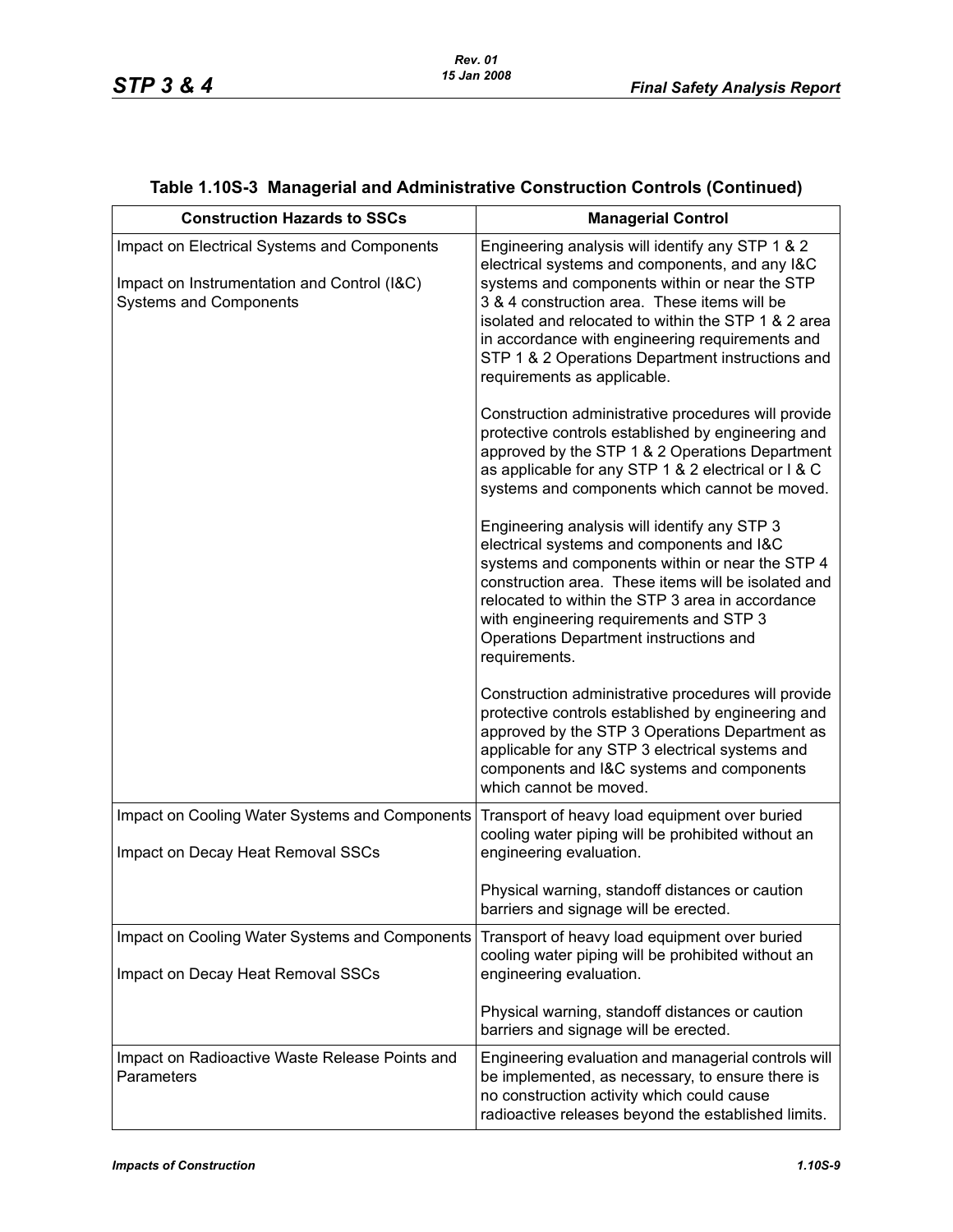| <b>Construction Hazards to SSCs</b>                                                                               | <b>Managerial Control</b>                                                                                                                                                                                                                                                                                                         |
|-------------------------------------------------------------------------------------------------------------------|-----------------------------------------------------------------------------------------------------------------------------------------------------------------------------------------------------------------------------------------------------------------------------------------------------------------------------------|
| Impact of Relocation of Structures, Systems or<br>Components                                                      | Engineering pre-job review will identify SSCs that<br>require relocation and temporary or permanent<br>design changes will be implemented, if required.                                                                                                                                                                           |
| Impact of Site Groundwater Depression and<br>Dewatering                                                           | Engineering controls will be implemented to<br>maintain groundwater depression within limits to<br>protect important safety structures and foundations.                                                                                                                                                                           |
| Impact on Foundation Integrity                                                                                    |                                                                                                                                                                                                                                                                                                                                   |
| Impact on Structural Integrity                                                                                    |                                                                                                                                                                                                                                                                                                                                   |
| Impact on Drainage Facilities and Structures                                                                      | Physical warning or caution barriers and signage<br>will be erected to protect drainage facilities and<br>structures. Engineering analyses will be performed<br>should pre-job review indicate that safe standoff<br>distances may be encroached upon.                                                                            |
| Impact on Soil Erosion and Local Flooding                                                                         | Engineering Controls will be implemented to assure<br>that the site flooding design basis is maintained for<br>the operating units during construction activities<br>that may alter site drainage requirements. Soil<br>erosion control measures will be implemented to<br>assure site drainage requirements are not<br>impacted. |
| Impact of Encroachment on Structures and<br><b>Facilities</b><br>Impact on Adjacent or Nearby Structures, Systems | Pre-job reviews will be performed to identify<br>construction encroachment impact upon nearby<br>operating unit SSCs and facilities. Engineering<br>controls will be implemented as required to protect                                                                                                                           |
| and Components                                                                                                    | the identified SSCs and facilities.                                                                                                                                                                                                                                                                                               |
| Impact on Physical Integrity of SSCs                                                                              |                                                                                                                                                                                                                                                                                                                                   |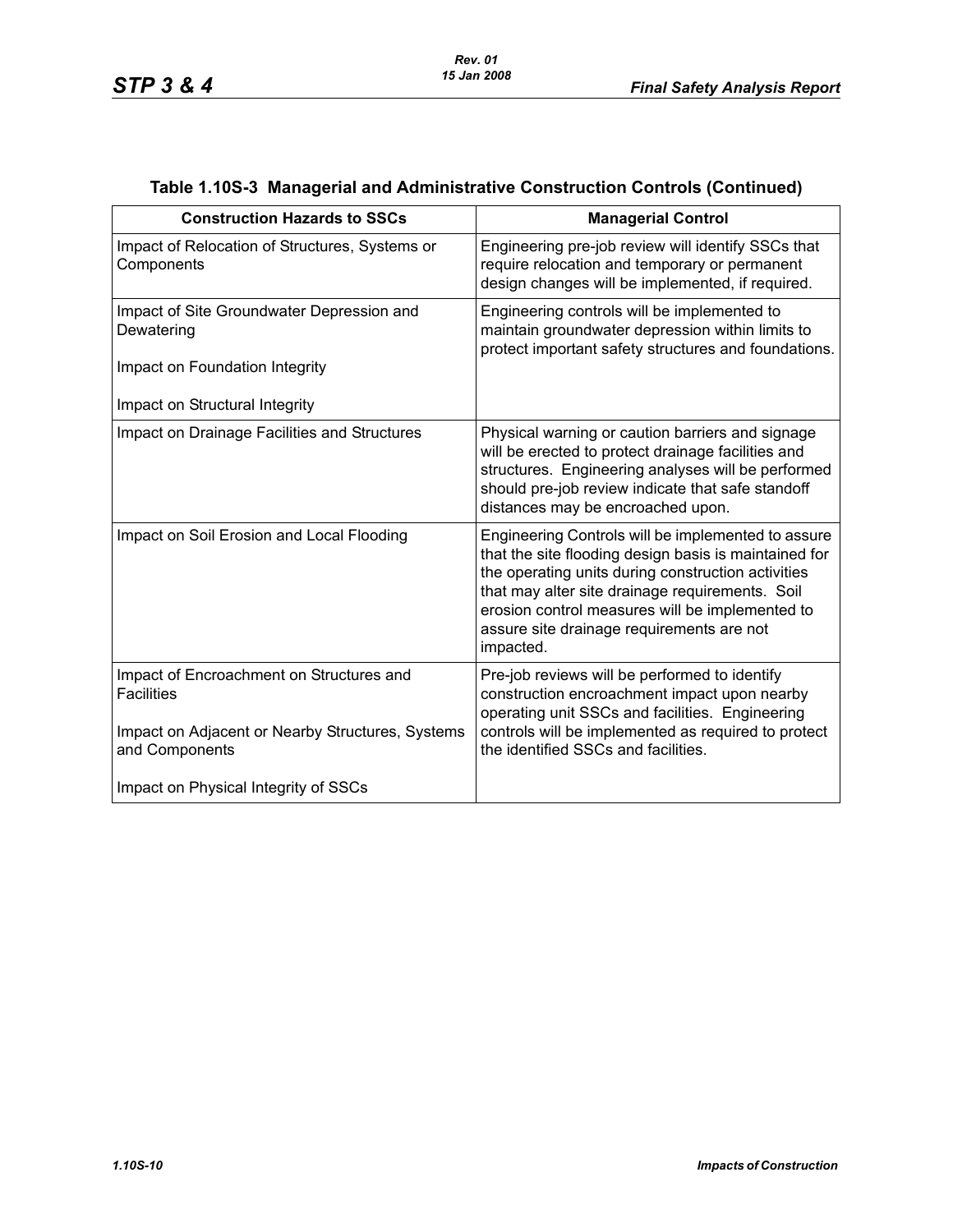| <b>Construction Hazards to SSCs</b>                                              | <b>Managerial Control</b>                                                                                                                             |
|----------------------------------------------------------------------------------|-------------------------------------------------------------------------------------------------------------------------------------------------------|
| Impact of Equipment Delivery, Heavy Equipment<br>Delivery, and Vehicular Traffic | Engineering controls will be implemented to<br>establish rail transport speed limit and maximum rail<br>loading weights onsite. General equipment and |
| Impact on Safety Related Structures and<br>Foundations                           | heavy equipment movement controls, limitations,<br>and vehicular speed limits will be established by<br>Engineering.                                  |
| Impact of Vehicle Accidents                                                      |                                                                                                                                                       |
| Impact of Rail Car Derailments                                                   |                                                                                                                                                       |
| Impact on Site Access and Egress                                                 | Plant signage will be erected to identify construction<br>worker access and egress routes and to direct<br>construction deliveries.                   |
|                                                                                  | Construction equipment orders will include delivery<br>location instructions.                                                                         |
|                                                                                  | Plant signage will be modified as necessary to<br>direct operating plant worker access and egress<br>routes.                                          |
|                                                                                  | Operating plant equipment orders will include<br>delivery location instructions.                                                                      |